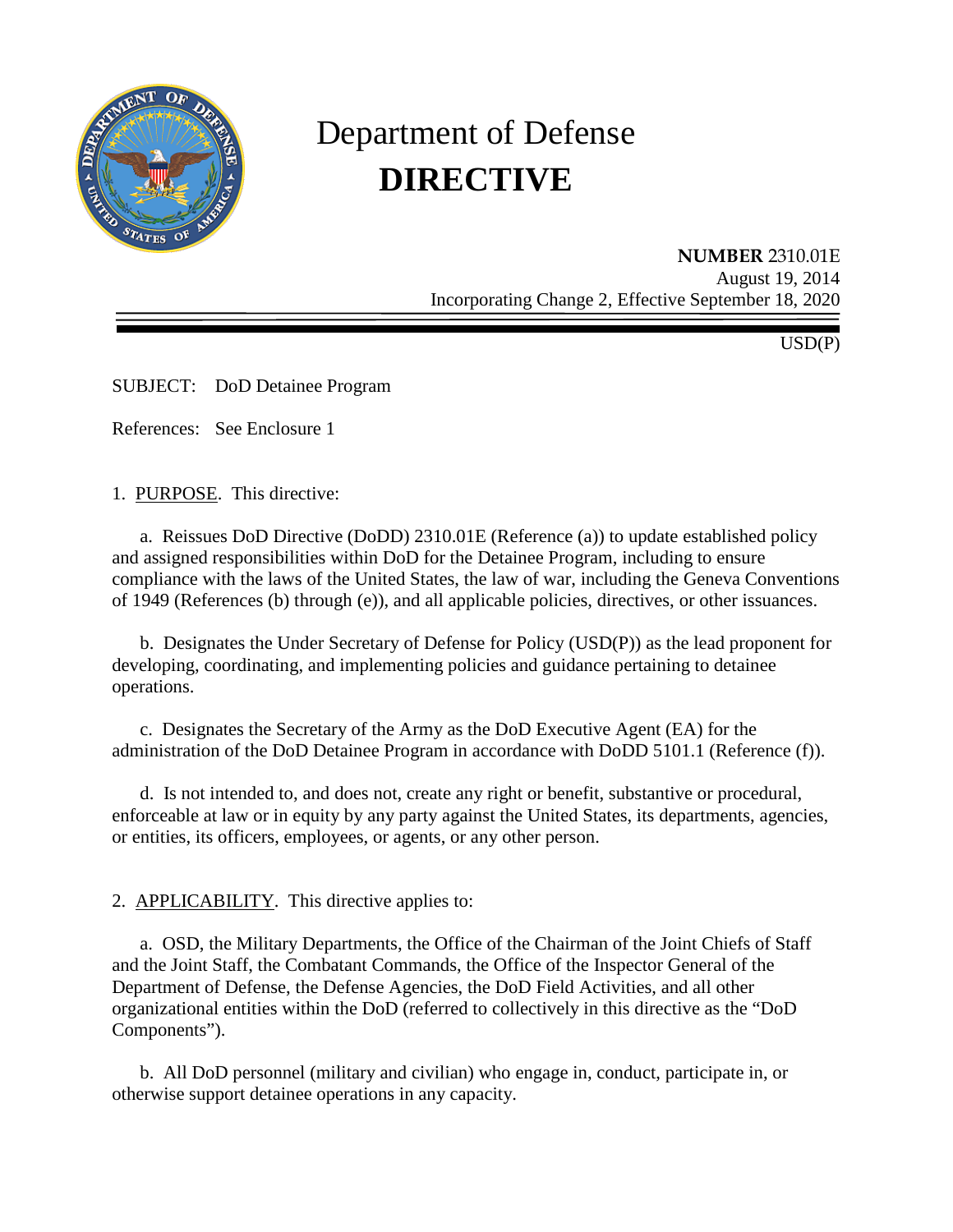c. All DoD contractors and contractor personnel who support detainee operations in any capacity.

 d. Non-DoD personnel (including foreign government representatives) as a condition of permitting access to DoD detention facilities or to detainees under DoD control.

 e. All detainee operations conducted by DoD personnel (military and civilian) or supported by DoD contractors and contractor employees.

3. POLICY. It is DoD policy that:

 a. All persons subject to this directive will comply with the law of war with respect to the treatment of all detainees. Until a detainee's release, repatriation, or transfer from DoD custody or control, all persons subject to this directive will, without regard to a detainee's legal status, at a minimum apply:

(1) The standards established in Common Article 3 to References (b) through (e).

 (2) The principles in Articles 4-6 of Reference (g) during non-international armed conflict.

 (3) The principles in Article 75 of Reference (h) during international armed conflict and occupation.

b. All detainees will be treated humanely and with respect for their dignity, in accordance with applicable U.S. law and policy and the law of war. The humane treatment requirements in this section apply during all military operations, however characterized.

(1) Humane treatment includes:

(a) Adequate food, drinking water, shelter, and clothing.

 (b) Reasonable access to the open air, reasonable educational and intellectual activities, and appropriate contacts with the outside world (including, where practicable, exchange of letters, phone calls, and video teleconferences with immediate family or next of kin, as well as family visits).

 (c) Safeguards to protect health and hygiene, and protection against the rigors of the climate and the dangers of military activities.

 (d) Appropriate medical care and attention required by the detainee's condition, to the extent practicable.

(e) Free exercise of religion, consistent with the requirements of detention.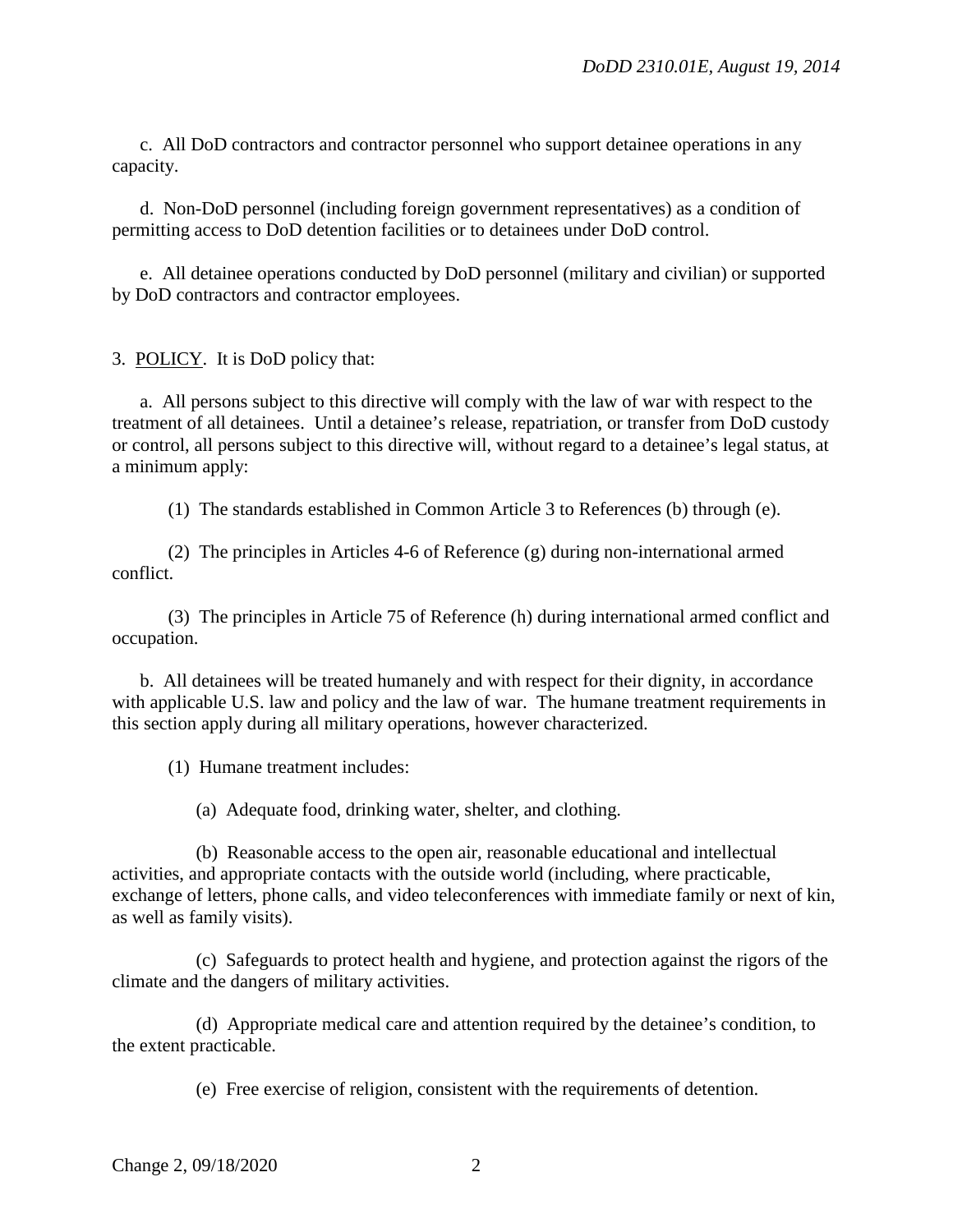(f) Reasonable access to qualified interpreters and translators, where applicable and practicable.

 (2) All detainees will be respected as human beings without any adverse distinction founded on race, color, religion or faith, political or other opinion, national or social origin, sex, birth, or wealth, or other similar criteria. They will be protected against threats or acts of violence, including rape, forced prostitution, assault, theft, public curiosity, bodily injury, reprisals, torture, and cruel, inhuman, or degrading treatment or punishment. They will not be subjected to medical or scientific experiments or to sensory deprivation intended to inflict suffering or serve as punishment.

 (3) The criminal punishment of any detainee for any offense, including serious violations of the law of war, will only be conducted in accordance with a previous judgment pronounced by a regularly constituted court that affords all required judicial guarantees.

c. Detainees will be removed as soon as practicable from the point of capture and transported to a detainee collection point, temporary holding area, or DoD detention facility. Detainees not released or transferred from DoD custody or control from the detainee collection point or holding area will be transported to a DoD detention facility in a secure location within 14 days of capture, barring exceptional circumstances. Detainees will be promptly informed of the reasons for their detention in a language that they understand. Detainees will remain at a DoD detention facility until their release or transfer from DoD custody or control.

 d. Detainees will be registered, and property in their possession will be inventoried. Records of their detention and such property will be maintained according to applicable law, regulation, policy, and other issuances.

 (1) DoD Components will maintain full accountability for all detainees under DoD control. Detainees will be assigned an Internment Serial Number (ISN) normally within 14 days after their capture by, or transfer to, the custody or control of DoD personnel, barring exceptional circumstances.

 (2) The International Committee of the Red Cross (ICRC) will be promptly notified of all ISN assignments.

 (3) All detainee records will be maintained, safeguarded, and provided to the USD(P) and other DoD Component heads as appropriate.

 (4) Biometric identification information (BII) will be collected from all detainees in accordance with DoDD 8521.01E (Reference (i)) as soon as practicable after their capture by, or transfer to, the custody or control of DoD personnel, and will be included in detainee records. BII collected on detainees who are U.S. citizens or U.S. resident aliens will be conducted in accordance with U.S. law and policy and all applicable DoD regulations.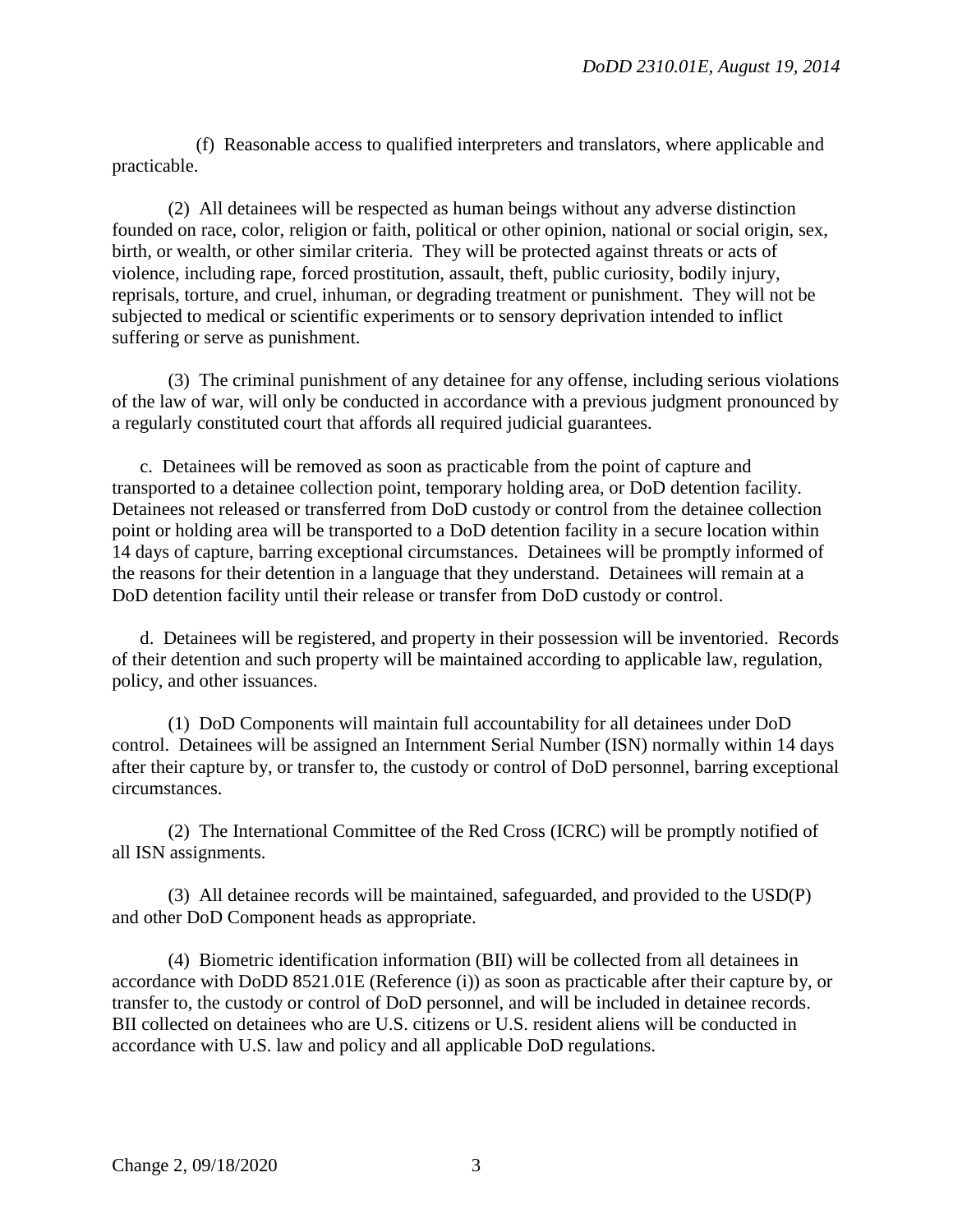e. No person subject to this directive will accept the transfer of a detainee from another U.S. Government department or agency, coalition force, allied personnel, or other personnel not affiliated with the DoD, except in accordance with applicable law, regulation, policy, and other issuances.

f. Subject to the requirements of the law of war and this directive, POWs and unprivileged belligerents may lawfully be detained until a competent authority determines that the conflict has ended or that active hostilities have ceased, and civilian internees may lawfully be detained until the reasons that necessitated the civilian's internment no longer exist. Detention pending efforts to ensure a safe and orderly release or transfer is also authorized.

g. Certain categories of detainees held during international armed conflict or cases of occupation, such as prisoners of war (POWs) as described in Reference (d), and certain civilian internees as described in Reference (e), enjoy protections and privileges under the law of war beyond the minimum standards of treatment established in this directive. Such detainees will be afforded all applicable protections and privileges under the law of war until their release, repatriation, or transfer.

 h. During international armed conflict, should any doubt arise as to whether a detainee belongs to any of the categories enumerated in Article 4 of Reference (d) and as such is entitled to the protections and privileges afforded POWs, such detainees shall enjoy treatment as POWs until a tribunal convened in accordance with Article 5 of Reference (d), determines whether the detainee is entitled to such status or treatment.

 i. DoD personnel will review periodically the detention of all individuals in DoD custody or control who do not receive the protections afforded POWs. Such reviews may include:

(1) Preliminary assessments of the detainee's status and threat.

(2) Formal determinations of the lawfulness and continued necessity of detention.

 (3) Determination of the status of unprivileged belligerents held in long-term detention, presided over by a military judge.

 j. In addition to reviewing the detention of all individuals captured by, or transferred to, DoD custody or control, a competent authority may assess the propriety of prosecuting detainees for violations of the law of war or other offenses.

k. Individual detainees may be segregated from other detainees for:

 (1) Administrative purposes (e.g., medical assessment, screening, communicable disease, in-processing, disciplinary infractions).

(2) Security reasons (e.g., the general security of the camp and guard force).

(3) The safety and security of detainees (e.g., gender, age, mental or physical disability).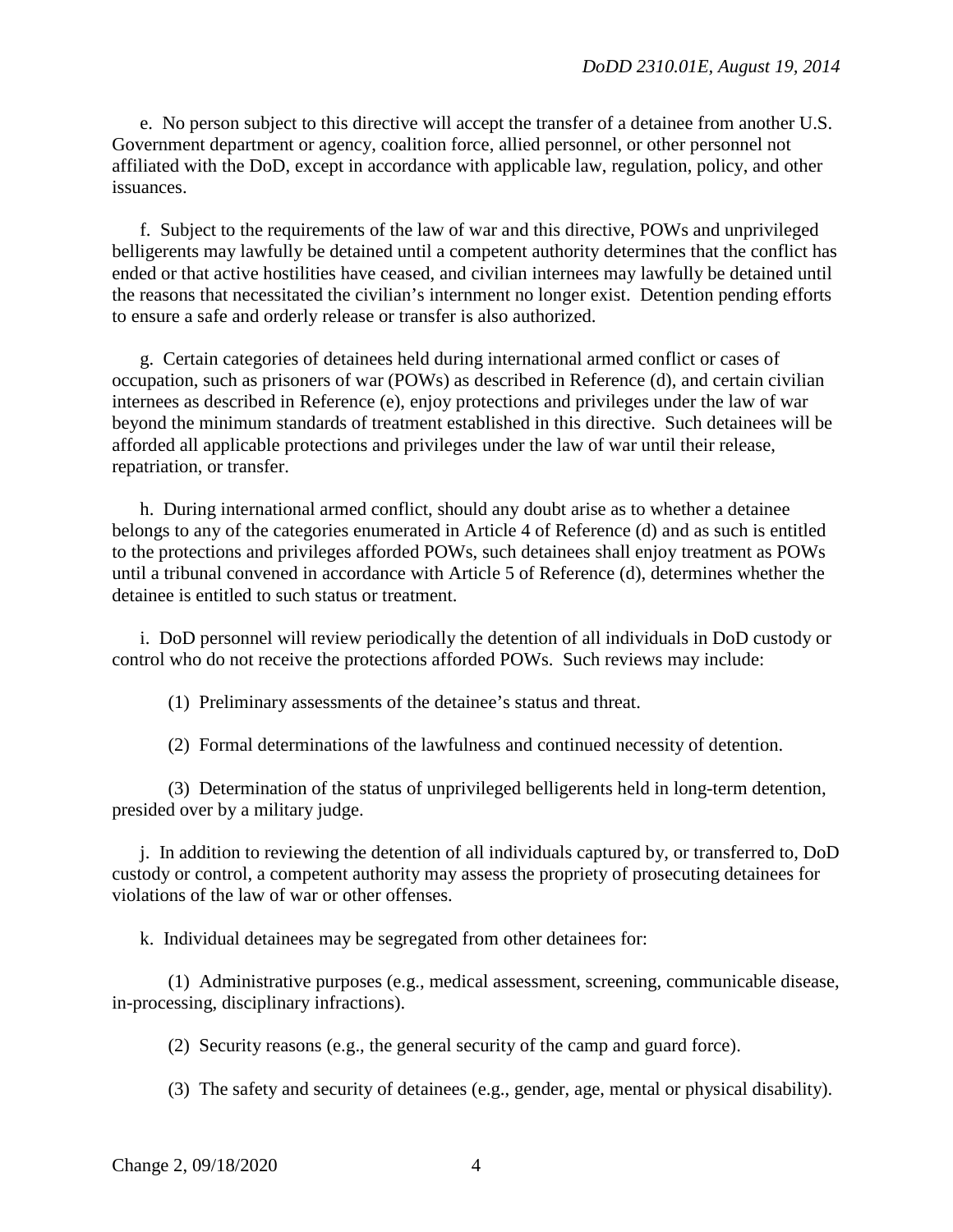(4) The need to prevent collusion by detainees or the investigation of law enforcement matters.

In instances when segregation results in diminished conditions of confinement, it will last only as long as is necessary to accomplish the administrative, security, medical, or law enforcement objective, and will be conducted in accordance with all applicable law, regulation, policy, and other issuances, including, but not limited to, References (d), (e), and (j) through (n).

 l. Without prejudice to paragraph q of this section, access for non-DoD personnel to detainees and detention facilities will be permitted in limited circumstances consistent with the DoD's responsibilities to:

- (1) Ensure humane treatment of detainees.
- (2) Ensure the safety and security of detainees and U.S. Government personnel.
- (3) Obtain intelligence and conduct law enforcement investigations.
- (4) Facilitate transfer and repatriation efforts.

Such access will be conducted in accordance with applicable law, regulation, policy, and other issuances, including but not limited to References (j) through (n).

 m. No detainee will be released, repatriated, or transferred out of DoD custody or control except in accordance with applicable law, regulation, policy, and other issuances.

 (1) In general, POWs will be repatriated and unprivileged belligerents (who do not qualify for protected person status under Reference (e)) will be released or transferred to the custody of another country after a competent authority determines that, for such purposes, active hostilities have ceased, and as soon as a safe and orderly transfer or release is practicable. However, detainees who have been convicted of an offense or against whom criminal proceedings for an offense are pending may be detained until the end of such proceedings, and, where applicable, until the completion of the punishment.

 (2) Unprivileged belligerents may be released or transferred while active hostilities are ongoing if a competent authority determines that the threat the individual poses to the security of the United States can be mitigated by other lawful means. Such mitigation may involve credible assurances that a receiving country will take appropriate steps to mitigate any threat the detainee poses to the security of the United States and its interests, parole agreements by the detainee, or other agreements with the government of the receiving State.

 (3) POWs may be granted parole in accordance with Article 21 of Reference (d), if authorized by USD(P).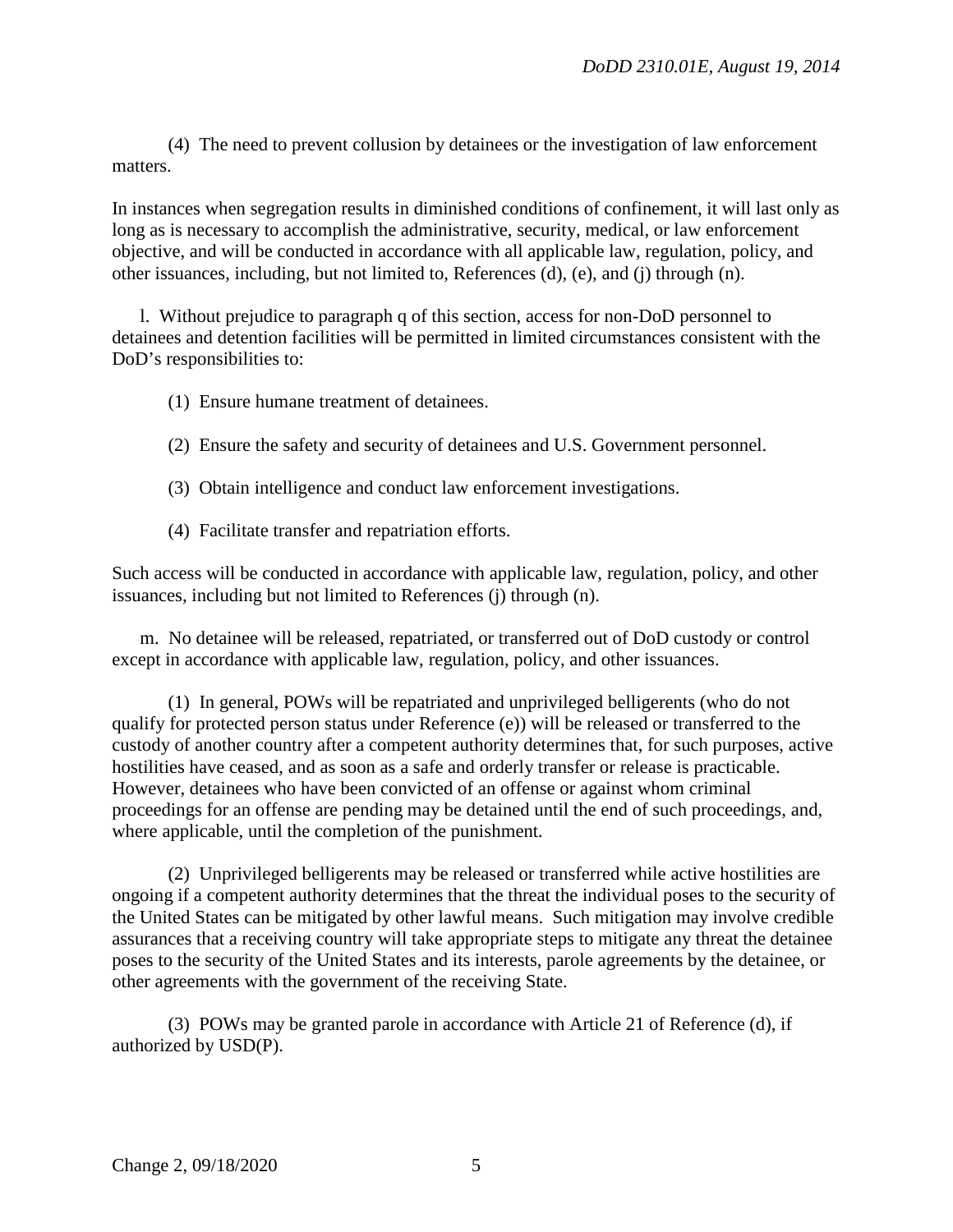(4) Retained persons will not be deemed POWs, but will be afforded all the benefits and protections of POWs while they are retained in accordance with References (b) and (d). Retained persons will be retained only so long as their services are needed by U.S. forces to attend to the health or spiritual needs of the POW population. Retained persons will not be employed in any other manner.

 (5) Civilian internees interned for imperative reasons of security or for their protection will be transferred or released when the reasons that necessitated internment no longer exist and a safe and orderly transfer or release is practicable. A civilian internee convicted of a criminal offense will be released from punitive confinement when the court administered sentence to confinement ends.

 (6) No detainee will be transferred to the custody of another country when a competent authority has assessed that it is more likely than not that the detainee would be subjected to torture. In addition, the risks that the detainee would suffer other forms of ill-treatment, such as arbitrary deprivation of life (including as the result of a death sentence pronounced without fundamental guarantees of a fair trial) or persecution on account of race, religion, nationality, membership in a particular social group, or the expression of a particular political opinion, should also be considered in a decision to transfer. For detainees entitled to POW status or treatment under Reference (d) or to protected status under Reference (e), any transfer also must comply with the applicable provisions of References (d) and (e).

 (7) DoD Components will coordinate with USD(P) in advance of transfers that involve the movement of detainees across international boundaries, to a country other than the detainee's country of origin, or where the transfer might raise other significant foreign policy considerations. USD(P) will coordinate such transfers with the Department of State and the Director of National Intelligence, as appropriate.

n. All persons subject to this directive will:

(1) Receive instruction and training, commensurate with their duties, in:

 (a) The laws, regulations, policies, and other issuances applicable to detainee operations.

 (b) The prevention of violations of such laws, regulations, policies, and other issuances.

 (c) The requirement to report alleged or suspected violations of such laws, regulations, policies, and other issuances that arise in the context of detainee operations.

 (2) Receive instruction and training, in advance of conducting, participating in, or supporting detainee operations. Training requirements and certifications of completion will be documented according to applicable law and policy.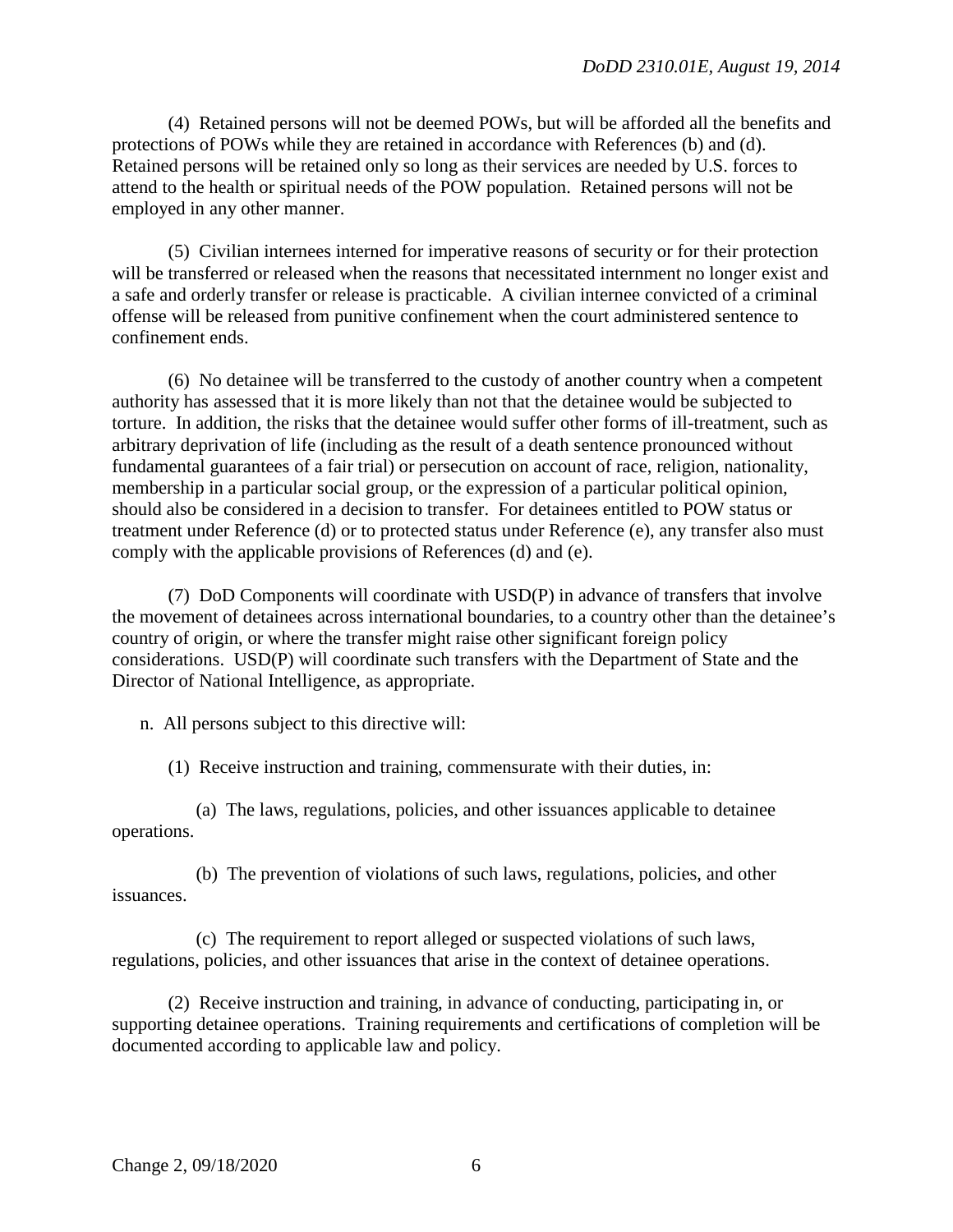o. In accordance with DoDD 2311.01 (Reference (n)), all persons subject to this directive will report possible, suspected, or alleged violations of the law of war, for which there is credible information, that occur in the context of detention operations.

 p. The direction and control of DoD detainee operations is an inherently governmental function and may only be performed by U.S. Government civilian or military personnel in accordance with DoDD 1100.4 (Reference (o)).

 q. The services of the ICRC will be accepted and used to perform humanitarian functions related to detainees during, and in relation to, any armed conflict, however characterized, to which the United States is a party. The ICRC will be given access to all DoD detention facilities and the detainees housed therein, subject to reasons of imperative military necessity.

4. RESPONSIBILITIES. See Enclosure 2.

5. RELEASABILITY. **Cleared for public release**. This directive is available on the Directives Division Website at https://www.esd.whs.mil/DD/.

6. SUMMARY OF CHANGE 2. This administrative change updates:

a. The title of the Under Secretary of Defense for Intelligence to the Under Secretary of Defense for Intelligence and Security in accordance with Public Law 116-92 (Reference (p)).

 b. Additional organizational changes reflecting direction in statute or Secretary and Deputy Secretary of Defense direction.

7. EFFECTIVE DATE. This directive is effective August 19, 2014.

Robert O. Work Deputy Secretary of Defense

Enclosures 1. References 2. Responsibilities Glossary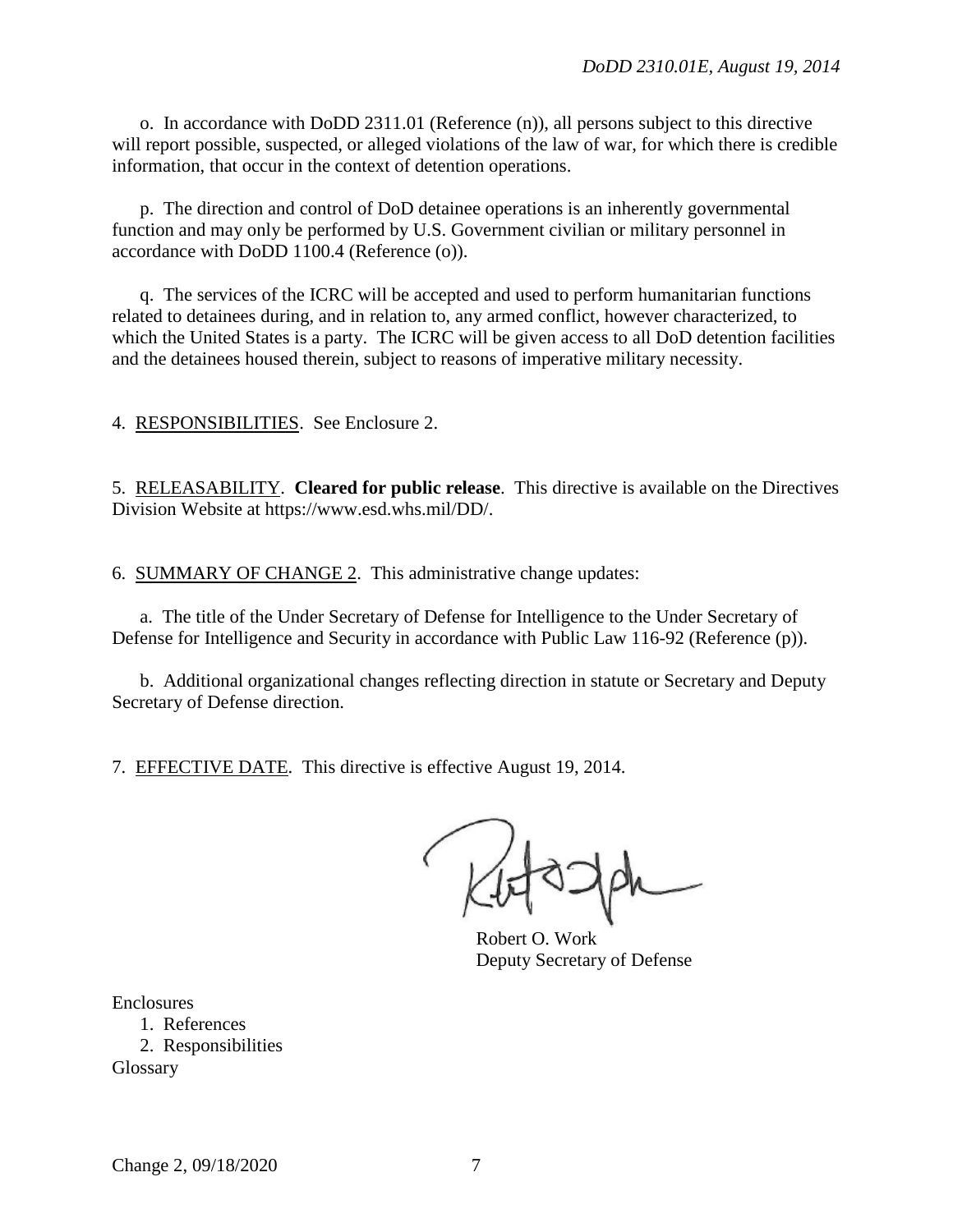## ENCLOSURE 1

#### REFERENCES

- (a) DoD Directive 2310.01E, "The Department of Defense Detainee Program," September 5, 2006 (hereby cancelled)
- (b) Geneva Convention for the Amelioration of the Condition of the Wounded and Sick in Armed Forces in the Field of August 12, 1949
- (c) Geneva Convention for the Amelioration of the Condition of Wounded, Sick and Shipwrecked Members of Armed Forces at Sea of August 12, 1949
- (d) Geneva Convention Relative to the Treatment of Prisoners of War of August 12, 1949
- (e) Geneva Convention Relative to the Treatment of Civilian Persons in Time of War of August 12, 1949
- (f) DoD Directive 5101.1, "DoD Executive Agent," September 3, 2002, as amended
- (g) Protocol Additional to the Geneva Conventions of 12 August 1949, and Relating to the Protection of Victims of Non-International Armed Conflicts (Protocol II) of June 8, 1977
- (h) Protocol Additional to the Geneva Conventions of 12 August 1949, and Relating to the Protection of Victims of International Armed Conflicts (Protocol I) of June 8, 1977
- (i) DoD Directive 8521.01E, "DoD Biometrics," January 13, 2016, as amended
- (j) Title XIV of Public Law 109-163, "National Defense Authorization Act for Fiscal Year 2006," January 6, 2006 (also known as "The Detainee Treatment Act of 2005")
- (k) DoD Directive 3115.09, "DoD Intelligence Interrogations, Detainee Debriefings, and Tactical Questioning," October 11, 2012, as amended
- (l) U.S. Army Field Manual 2-22.3, "Human Intelligence Collector Operations," September 6, 2006
- (m) Deputy Secretary of Defense Memorandum, "Screening of Foreign Nationals Prior to Granting Them Access to DoD Detention Facilities for Official Visits," August 4, 2011
- (n) DoD Directive 2311.01, "DoD Law of War Program," July 2, 2020
- (o) DoD Directive 1100.4, "Guidance for Manpower Management," February 12, 2005
- (p) Public Law 116-92, "National Defense Authorization Act for Fiscal Year 2020," December 20, 2019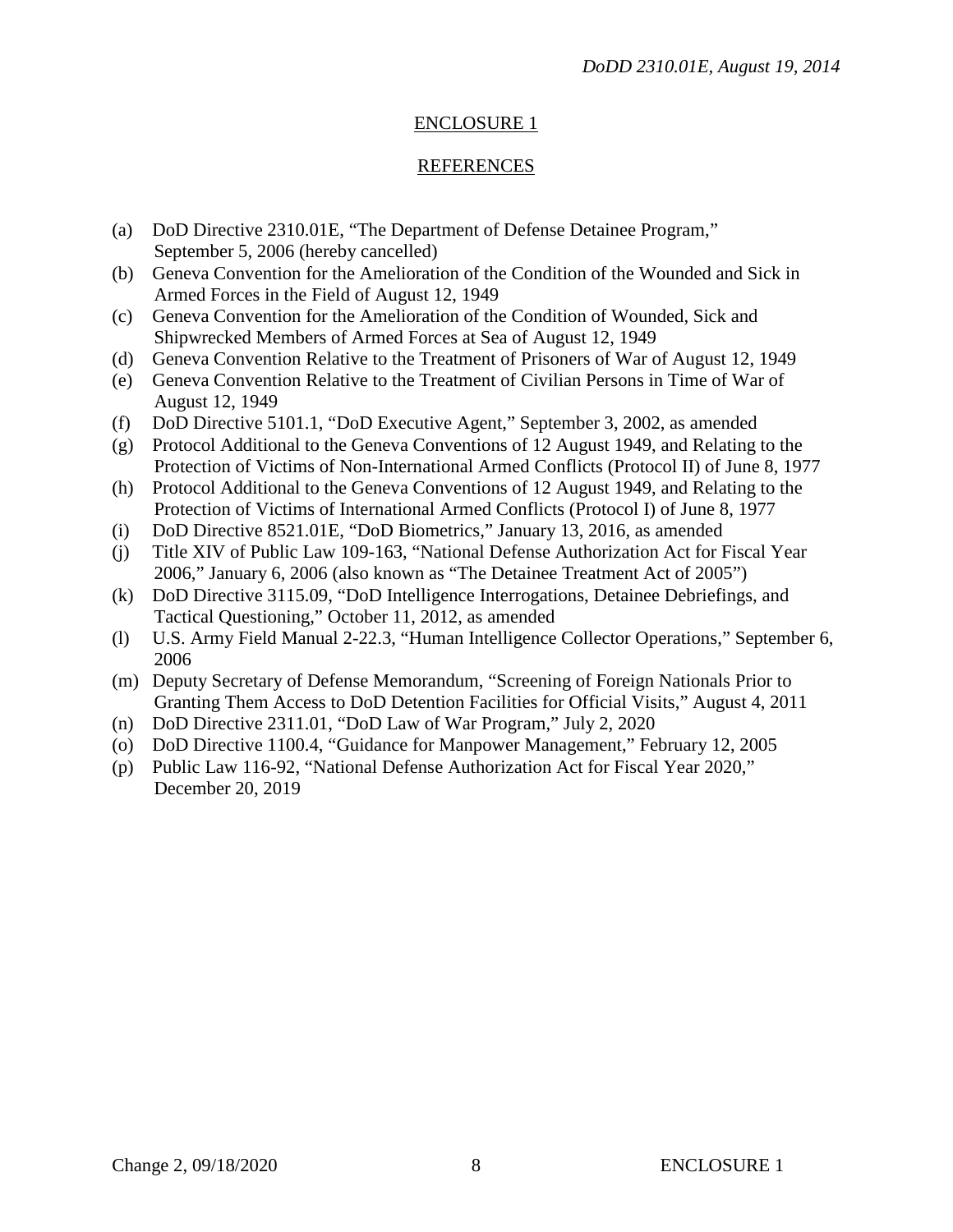## ENCLOSURE 2

### RESPONSIBILITIES

### 1.  $USD(P)$ . The  $USD(P)$ :</u>

a. Develops policy and guidance pertaining to all detainee matters, including access, detainee review processes, transfer and release authority, photos, and biometrics.

b. Prepares, coordinates, reviews, and approves all implementing policies and guidance developed pursuant to the DoD Detainee Program, including all detainee matters involving interaction between DoD and other U.S. Government departments or agencies.

c. Reviews, ensures coordination of, and approves all implementing policy or guidance developed pursuant to this directive by DoD Components.

d. Serves as the principal DoD interlocutor with the ICRC for detainee issues, and develops policy and procedures to ensure the proper handling and timely reporting of ICRC communications regarding detainees to appropriate DoD and U.S. Government officials.

### 2. UNDER SECRETARY OF DEFENSE FOR PERSONNEL AND READINESS

(USD( $P\&R$ )). The USD( $P\&R$ ) establishes and implements policy to ensure that education and training programs satisfy DoD Component requirements in the areas of language, culture, customs, detention security, and related matters, and to ensure that persons subject to this directive have been provided the requisite training, knowledge, and skills necessary to perform detainee operations duties.

3. ASSISTANT SECRETARY OF DEFENSE FOR HEALTH AFFAIRS (ASD(HA)). Under the authority, direction, and control of the USD(P&R), the ASD(HA) develops policies, procedures, and standards for medical program activities consistent with this directive for medical program activities required by the DoD Detainee Program.

4. ASSISTANT SECRETARY OF DEFENSE FOR MANPOWER AND RESERVE AFFAIRS (ASD(M&RA)). Under the authority, direction, and control of the USD(P&R), the ASD(M&RA), develops policies, procedures, and standards for Reserve Components consistent with this directive for National Guard and Reserve activities required for the DoD Detainee Program.

### 5. UNDER SECRETARY OF DEFENSE FOR ACQUISITION, TECHNOLOGY, AND LOGISTICS (USD(AT&L)). The USD(AT&L):

a. Establishes policies and procedures, in coordination with the USD(P), the General Counsel of the Department of Defense (GC DoD), and the appropriate DoD Component heads,

Change 2, 09/18/2020 9 ENCLOSURE 2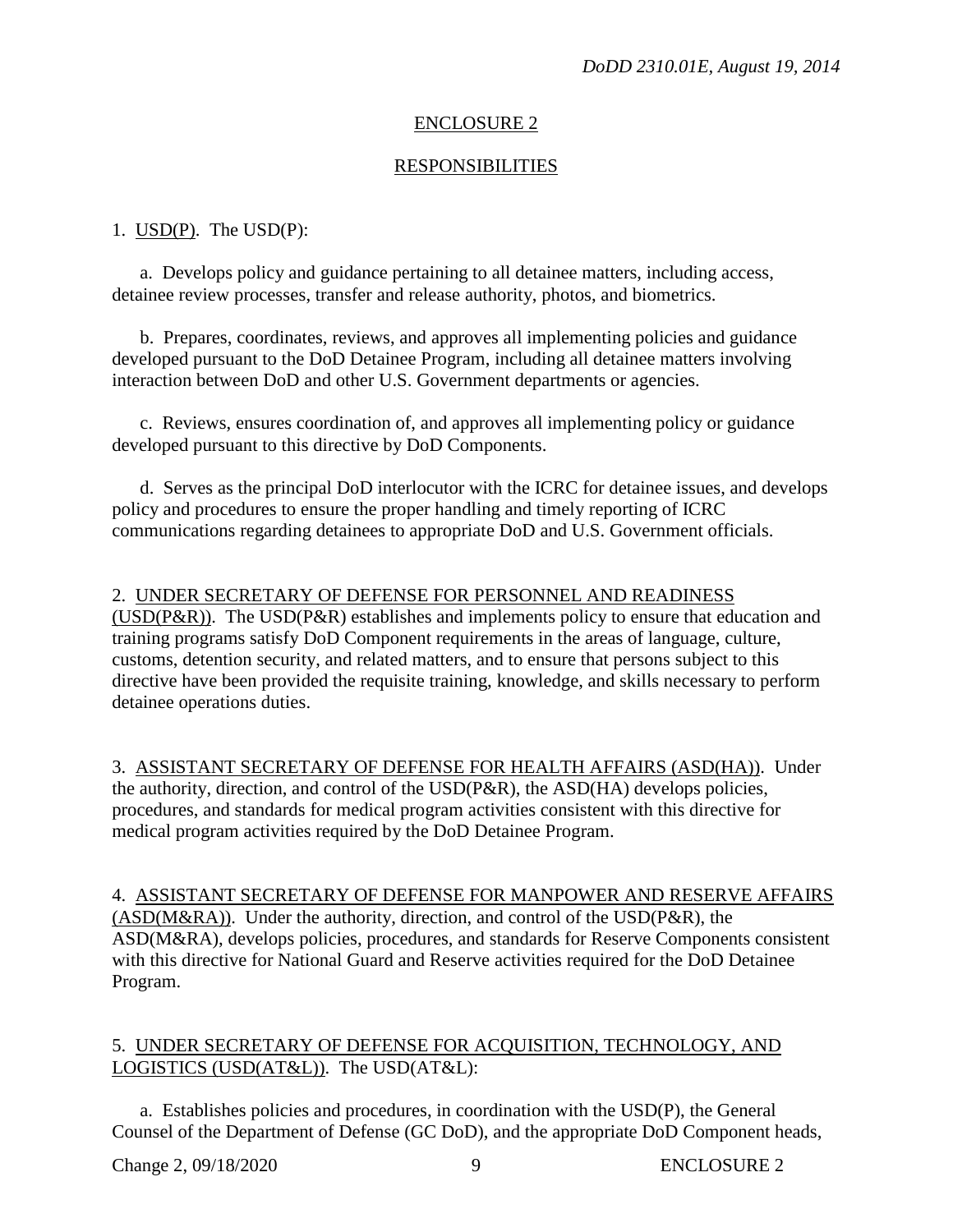to ensure that all DoD contracts pursuant to which contractor employees interact with detainees include a requirement that such contractor employees receive training regarding international and U.S. law applicable to detention operations.

b. Ensures that any contracts providing contractor employees to accompany DoD Components in conducting, participating in, or supporting detainee operations require the contractor to complete training and receive information on the law, regulations, and policies applicable to detention operations, and the requirements to report possible, suspected, or alleged violations that arise in the context of detention operations, and prohibit contractor personnel from performing inherently governmental functions in accordance with Reference (n).

#### 6. UNDER SECRETARY OF DEFENSE FOR INTELLIGENCE AND SECURITY  $(USD(I&S))$ . The  $USD(I&S)$ :

a. Exercises primary responsibility for establishing policy pertaining to DoD intelligence interrogations, detainee debriefings, and tactical questioning in accordance with DoDD 3115.09 (Reference (k)).

b. Acts as the primary liaison between the DoD and other agencies of the Intelligence Community on intelligence matters pertaining to detainees.

#### 7. GC DoD. The GC DoD:

a. Provides legal advice on detainee matters to OSD organizations and, as appropriate, other DoD Components.

b. Coordinates with the Department of Justice and other agencies regarding detainee-related litigation matters and on matters pertaining to detainees who may be U.S. citizens, dual-nationals with U.S. citizenship, or U.S. resident aliens, as appropriate.

8. DoD COMPONENT HEADS. The DoD Component heads:

a. Ensure that all Component personnel are properly trained in accordance with paragraph 3.n. of the front matter of this directive.

b. Forward copies of all implementing Component policy or guidance developed pursuant to this directive to the USD(P) for review before issuance.

c. Ensure plans provide for qualified interpreter and translator personnel to support the conduct of detainee operations.

9. SECRETARY OF THE ARMY. In addition to the responsibilities in section 8 of this enclosure and in his or her capacity as DoD EA for DoD Detainee Operations Policy, the Secretary of the Army:

Change 2, 09/18/2020 10 ENCLOSURE 2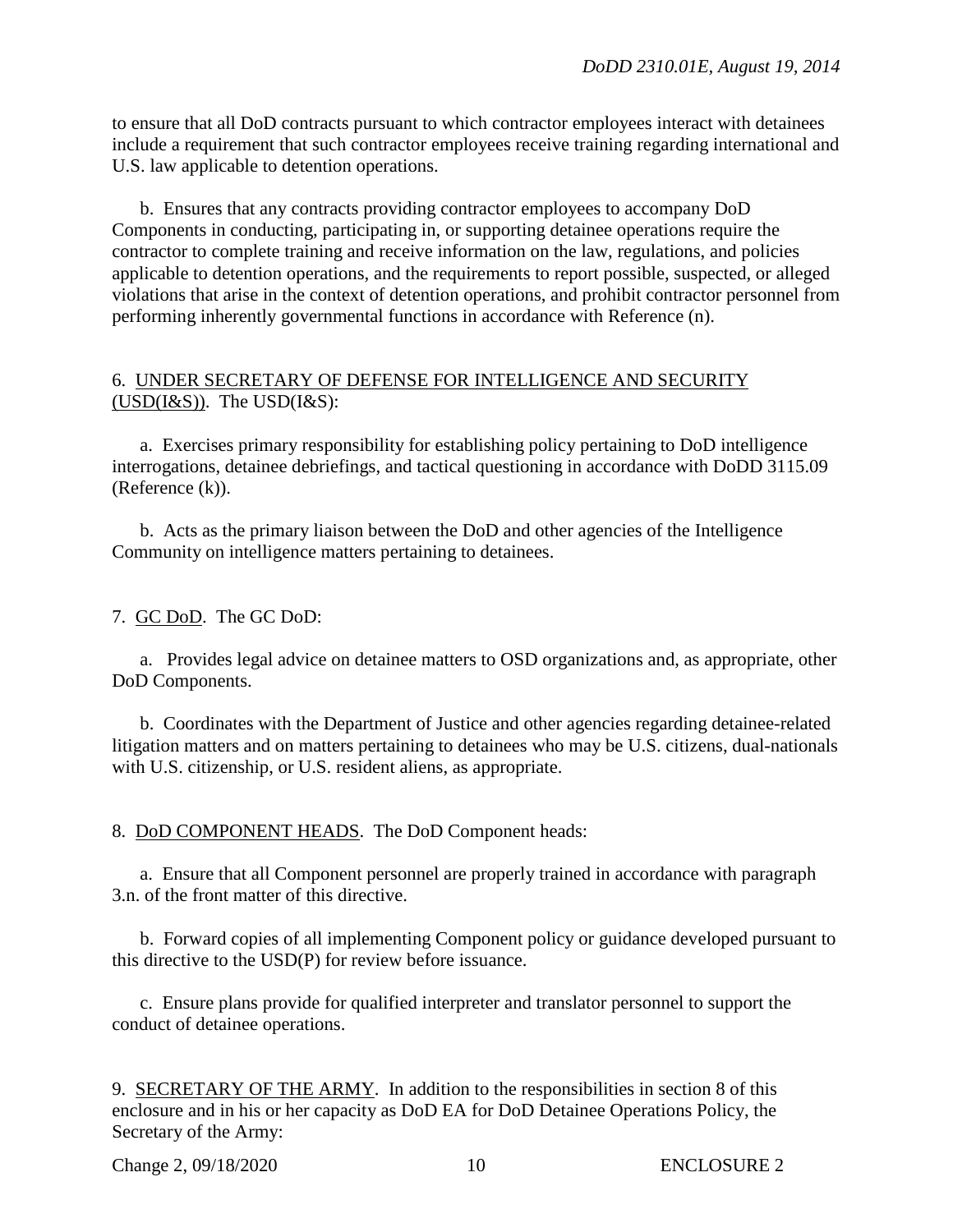a. Ensures that all DoD EA responsibilities and functions for the administration of DoD detainee operations policy are assigned and executed in accordance with Reference (f) and this directive.

b. Develops and publishes guidance necessary for the DoD-wide implementation of detainee operations in coordination with the USD(P).

c. Communicates directly with the DoD Component heads as necessary to carry out assigned functions. The Chairman of the Joint Chiefs of Staff will be informed of communications to the Combatant Commanders.

d. Designates a single point of contact within the Department of the Army for detainee operations, who will also provide advice and assistance to the USD(P).

e. Plans for and operates a national-level detainee reporting center and its elements (e.g., theater and lower levels) to account for detainees. Coordinates with the USD(P) to provide reports on detainee operations to the Secretary of Defense and others as appropriate.

f. Provides DoD-wide detainee operations-related planning and programming guidance to the USD(P); the USD(AT&L); the USD(I&S); the USD(P&R); the Under Secretary of Defense (Comptroller)/Chief Financial Officer, Department of Defense; the Director, Cost Analysis and Program Evaluation; and the Chairman of the Joint Chiefs of Staff. Provides copies of such guidance to the other Secretaries of the Military Departments for information.

g. Establishes detainee operations training and certification standards, in coordination with the other Secretaries of the Military Departments and the Chairman of the Joint Chiefs of Staff.

h. Develops programs to ensure that all DoD detainee operations; doctrine; tactics, techniques, and procedures; and regulations or other issuances are subject to periodic review, evaluation, and inspection for effectiveness and compliance with this directive.

i. Provides implementing regulations to USD(P) for review and coordination with the Senate Armed Services Committee and House Armed Services Committee.

10. CHAIRMAN OF THE JOINT CHIEFS OF STAFF. In addition to the responsibilities in section 8 of this enclosure, the Chairman of the Joint Chiefs of Staff:

a. Provides appropriate oversight to the Combatant Commanders to ensure their detainee operations policies and procedures are consistent with this directive.

b. Designates a single point of contact within the Joint Staff for matters pertaining to the implementation of this directive.

c. Ensures that operational joint exercises routinely test the capabilities of the DoD Components to conduct, participate in, and support detainee operations, consistent with this directive.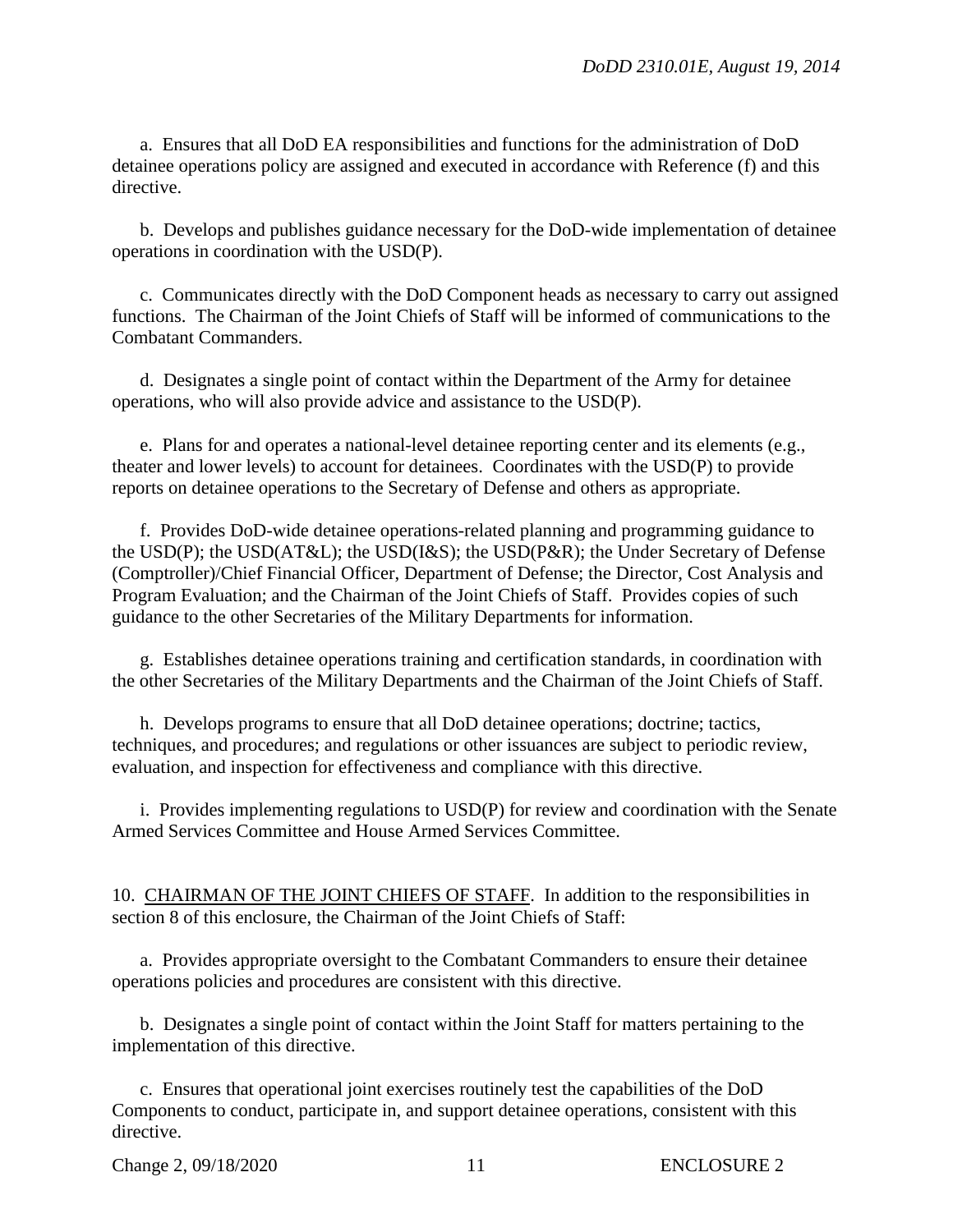11. COMBATANT COMMANDERS. In addition to the responsibilities in section 8 of this enclosure, the Combatant Commanders:

a. Plan, execute, and oversee Combatant Command detainee operations in accordance with this directive and implementing issuances.

b. Develop programs and issue appropriate guidance and orders implementing this directive. All such programs and guidance will be subjected to periodic review and evaluation for compliance and efficacy.

c. Ensure, when detention facilities are in their area of responsibility:

(1) That procedures are established for the treatment of persons consistent with this directive and References (b) through (o), as applicable.

(2) That detainees are provided with information, in their own language, concerning the rights, duties, and obligations with regard to their detention, which may include applicable provisions of the Geneva Conventions.

(3) That periodic, unannounced and announced inspections of detention facilities are conducted to provide continued oversight of detainee operations.

(4) Intelligence interrogations, detainee debriefings, and tactical questioning operations are conducted in accordance with Reference (k).

d. Report to the Secretary of Defense and the Chairman of the Joint Chiefs of Staff when capturing, detaining, or accepting custody under the law of war over any person:

(1) Who may be a U.S. citizen or national, a citizen of a coalition or ally nation, or an individual under the age of 18 years.

(2) Who is suspected of having committed a serious violation of the law of war (e.g., a war crime or other criminal act resulting in death, significant injury, or significant property damage or loss).

(3) Whose death occurs within the control of DoD personnel.

(4) Whose transfer to a DoD detention facility is likely to raise significant policy concerns.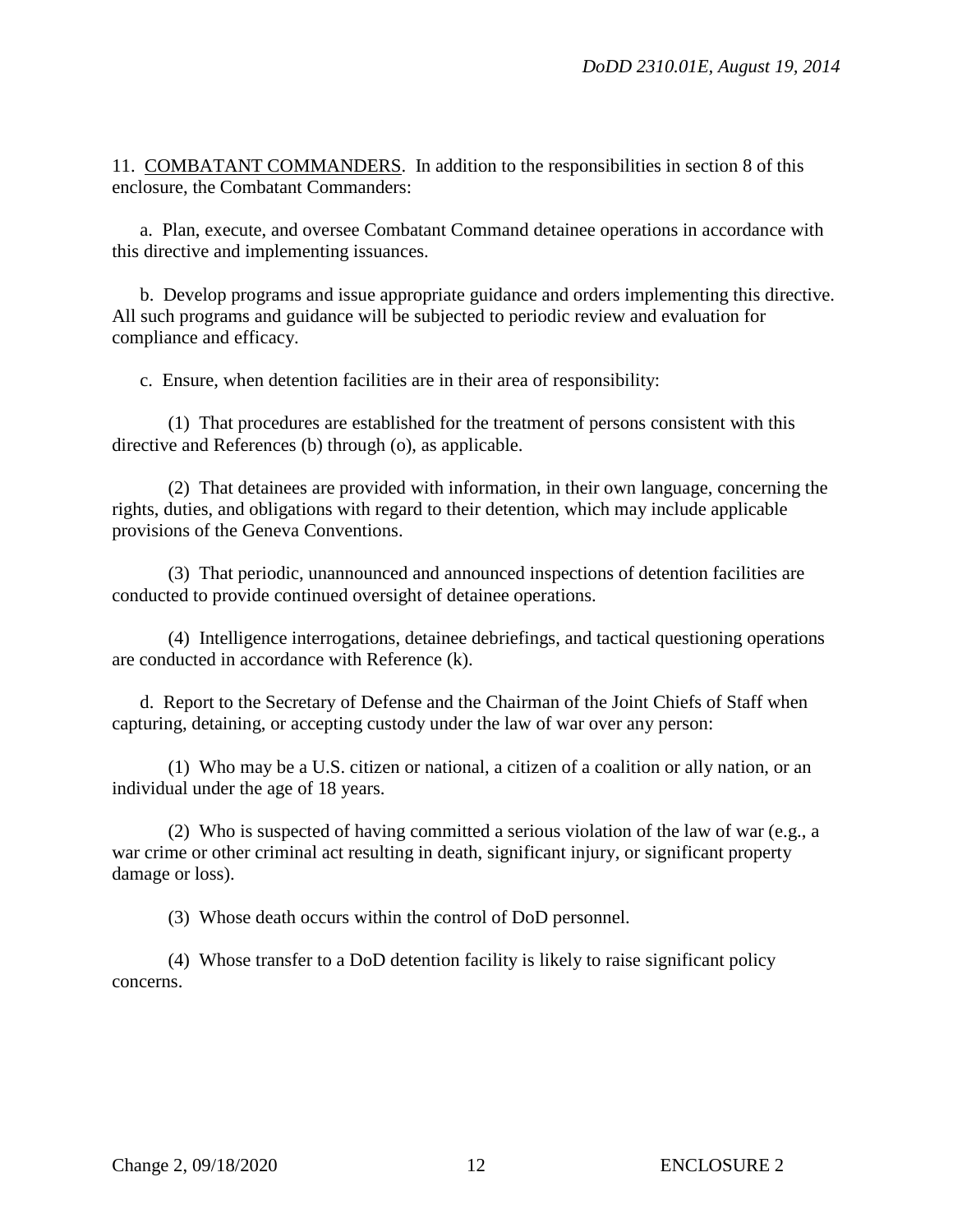### GLOSSARY

### PART I. ABBREVIATIONS AND ACRONYMS

| ASD(HA)         | Assistant Secretary of Defense for Health Affairs                     |
|-----------------|-----------------------------------------------------------------------|
| ASD(M&RA)       | Assistant Secretary of Defense for Manpower and Reserve Affairs       |
| BII             | biometric identification information                                  |
| DoDD            | DoD directive                                                         |
| DoD EA          | DoD Executive Agent                                                   |
| GC DoD          | General Counsel of the Department of Defense                          |
| <b>ICRC</b>     | International Committee of the Red Cross                              |
| <b>ISN</b>      | <b>Internment Serial Number</b>                                       |
| <b>POW</b>      | prisoner of war                                                       |
| USD(AT&L)       | Under Secretary of Defense for Acquisition, Technology, and Logistics |
| $USD$ ( $1&$ S) | Under Secretary of Defense for Intelligence and Security              |
| USD(P)          | Under Secretary of Defense for Policy                                 |
| $USD(P\&R)$     | Under Secretary of Defense for Personnel and Readiness                |

### PART II. DEFINITIONS

Unless otherwise noted, these terms and their definitions are for the purpose of this directive.

civilian internee. Any civilian, including any person described by Article 4 of Reference (e), who is in the custody or control of DoD during an armed conflict or case of occupation, such as those held for imperative reasons of security or protection.

detainee. Any individual captured by, or transferred to the custody or control of, DoD personnel pursuant to the law of war. This does not include persons being held solely for law enforcement purposes, except where the United States is the occupying power. Detainees who are U.S. citizens or U.S. resident aliens will continue to enjoy all applicable rights and privileges under U.S. law and DoD regulations.

detainee operation. Any operation conducted by DoD personnel involving detainees who are within DoD custody or control.